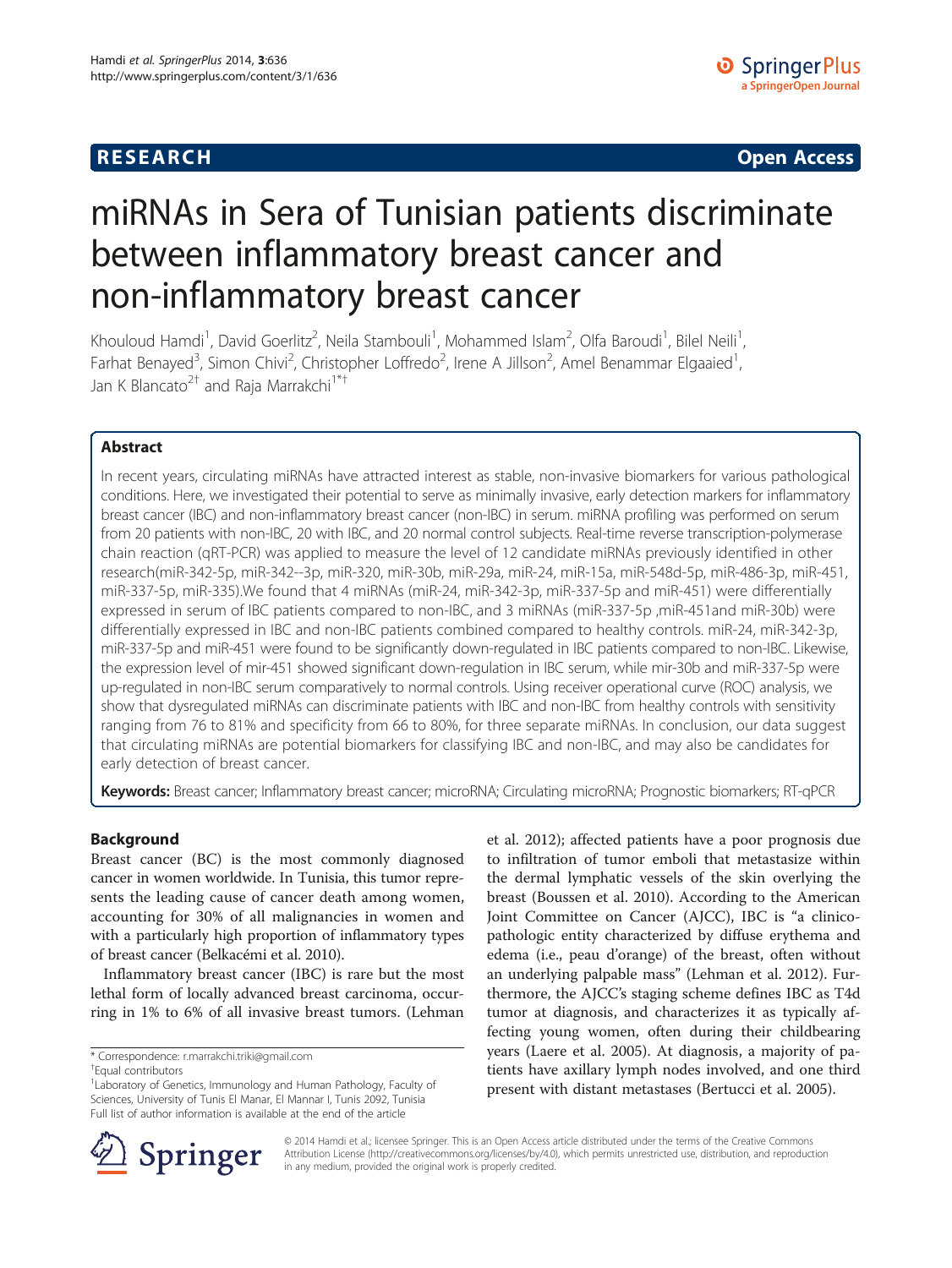Gene expression profiles provide specific molecular signatures containing information which may enable explanation of the mechanisms of tumor development and progression and the poor prognosis observed in IBC. Indeed, several studies comparing IBC to non-IBC have demonstrated a specific mRNA expression signature in IBC that is significantly enriched for genes involved in cell motility, inflammation, immune response and stem cell biology (Bertucci et al. [2004](#page-7-0); Ben Hamida et al. [2008](#page-7-0)). Furthermore, expression profiling performed by Marrahchi et al. have further strengthened the evidence of the role of WISP3 as a tumor suppressor gene and RhoC as an oncogene which act in concert to give rise to the highly aggressive IBC phenotype in the Tunisian population. (Marrakchi et al. [2009\)](#page-7-0).

Some studies have noted the dysregulation of several miRNA in IBC tumors, but (Iorio et al. [2005;](#page-7-0) Blenkiron et al. [2007](#page-7-0); Auwera et al. [2010\)](#page-7-0), no study has focused on miRNA levels in sera of patients with IBC. The aim of this study was to identify a molecular signature of IBC based on miRNA profile in serum and to use this profile as an early diagnosis criterion. To this end, we present the first investigation of a panel of miRNA in the serum of inflammatory breast cancer patients and compared this profile to non-inflammatory breast cancer cases and non-cancer controls.

## Materials and methods

## Ethics statement

Written informed consent was obtained from all participants involved in this study. This study was approved by the Georgetown University Institutional Review Board and the Ethical Committee of Pasteur Institute of Tunis, Tunisia.

## Serum samples and clinical data

In this study, a total of 20 women with non-IBC, 20 women with IBC, and 20 cancer-free women were recruited. Peripheral blood samples (5 ml per subject) were obtained from each study subject and were collected between March 2011 and January 2012 from patients being diagnosed and treated at Hannibal International Clinic of Tunis at the time of diagnosis before they underwent any therapeutic procedure. Control blood samples were collected at the same period from healthy women volunteers with no history of malignant diseases, no blood donations received in the previous 3 years, and no current inflammatory conditions; they were matched to the cases on menopause status. The blood tube was centrifuged at  $1200 \times g$  for 10 min at 4°C followed by careful separation of serum. Another centrifugation was performed for 10 min at  $10,000 \times g$  at 4°C to remove the cellular debits. The serum was stored at −80°C until it was used for RNA extraction.

The clinico-pathological data and tumor characteristics of the patients at time of diagnosis are illustrated in Table 1. We classified the cancer stage according to the TNM staging system of the seventh edition of the AJCC Cancer Staging Manual. There were no statistical differences in age, estrogen receptor, progesterone receptor, and Her2/*neu* between the two patients groups. Patient histopathology results were confirmed by the pathologist's examination of the surgical resection.

Table 1 Clinicopathological features of inflammatory breast cancer (IBC), non-IBC breast cancer patients and controls

| Patient<br>characteristics | IBC            |         | Non-IBC        |     | <b>Healthy</b> |     |
|----------------------------|----------------|---------|----------------|-----|----------------|-----|
|                            | $N = 20$       | $(\% )$ | $N = 20$       | (%) | $N = 20$       | (%) |
| Age range                  | 34-70          |         | 29-78          |     | 21-80          |     |
| Mean age                   | 49.0           |         | 50.2           |     | 45.5           |     |
| Menopausal status          |                |         |                |     |                |     |
| Pre-menopausal             | 10             | 50%     | 10             | 50% | 10             | 50% |
| Post-menopausal            | 10             | 50%     | 10             | 50% | 10             | 50% |
| Histological grade         |                |         |                |     |                |     |
| I                          | 0              | 0%      | $\mathbf 0$    | 0%  |                |     |
| $\mathop{  }$              | 9              | 45%     | 7              | 35% |                |     |
| $\mathbb{H}$               | 11             | 55%     | 13             | 65% |                |     |
| Node status                |                |         |                |     |                |     |
| N <sub>0</sub>             | $\overline{2}$ | 10%     | 7              | 35% |                |     |
| N1                         | 16             | 0%      | 13             | 65% |                |     |
| N2                         | $\overline{2}$ | 10%     | 0              | 0%  |                |     |
| N3                         | 0              | 80%     | $\mathbf 0$    | 0%  |                |     |
| <b>Tumor</b>               |                |         |                |     |                |     |
| T1                         | 0              | 0%      | $\mathbf 0$    | 0%  |                |     |
| T <sub>2</sub>             | 0              | 0%      | 6              | 30% |                |     |
| T <sub>3</sub>             | 0              | 0%      | 13             | 65% |                |     |
| <b>T4</b>                  | 20             | 100%    | 1              | 5%  |                |     |
| <b>Metastasis</b>          |                |         |                |     |                |     |
| M <sub>0</sub>             | 14             | 70%     | $\overline{4}$ | 20% |                |     |
| M1                         | 0              | 0%      | $\overline{2}$ | 10% |                |     |
| Unknown                    | 6              | 30%     | 14             | 70% |                |     |
| <b>ER status</b>           |                |         |                |     |                |     |
| Positive                   | 3              | 15%     | 11             | 55% |                |     |
| Negative                   | 17             | 85%     | 9              | 45% |                |     |
| PR status                  |                |         |                |     |                |     |
| Positive                   | $\overline{4}$ | 20%     | 11             | 55% |                |     |
| Negative                   | 16             | 80%     | 9              | 45% |                |     |
| <b>HER2</b> status         |                |         |                |     |                |     |
| Positive                   | 13             | 65%     | 13             | 65% |                |     |
| Negative                   | 7              | 35%     | 7              | 35% |                |     |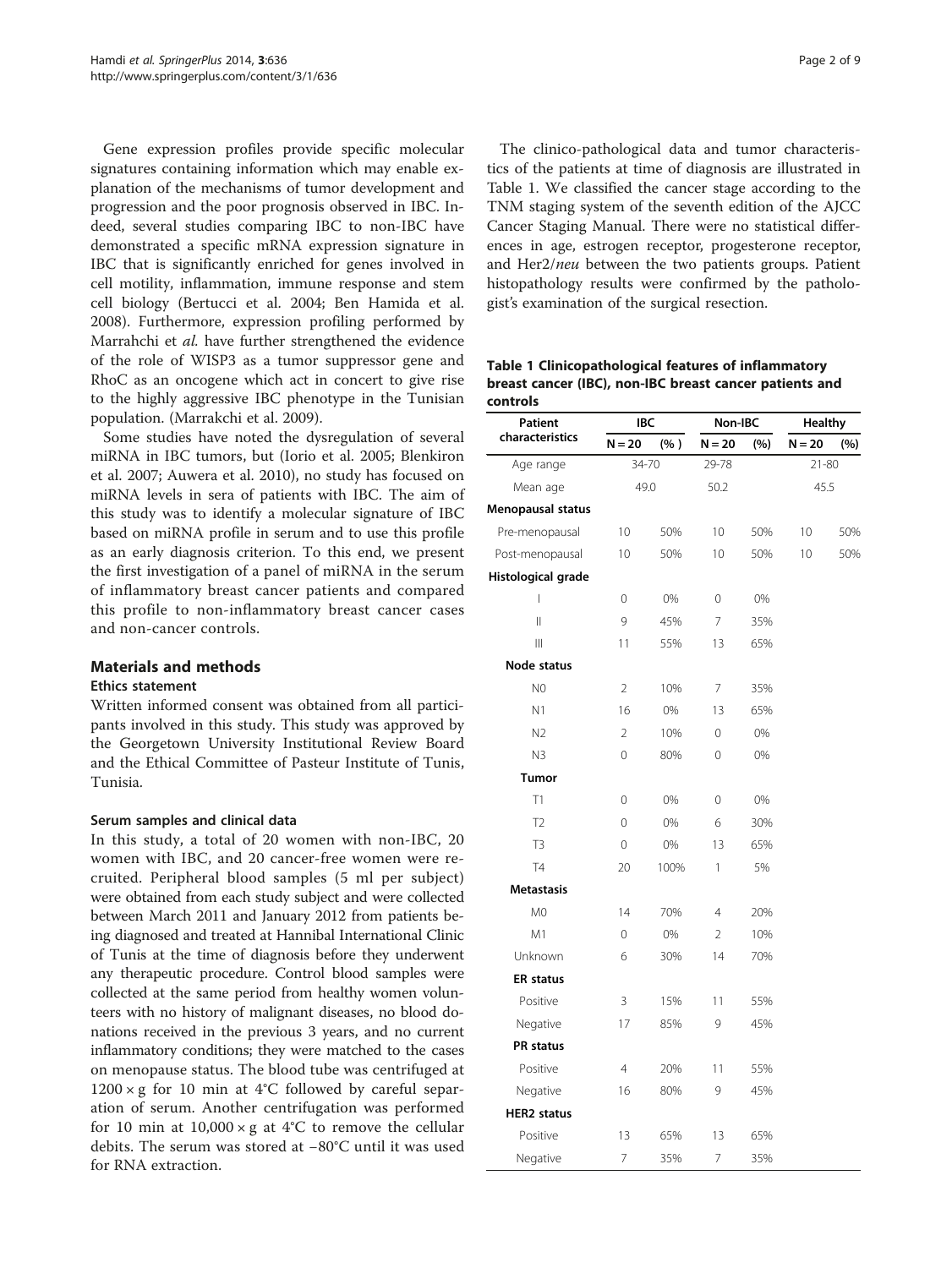#### RNA extraction and reverse transcription

Total RNA was extracted from 500 μl serum using mir-Vana ™PARIS™Kit from Life Technologies according to manufacturer's protocol. Briefly, 500 μl of 2× Denaturing Solution was added to each sample. Total RNA was extracted with acidic phenol:chloroform. The aqueous phase was loaded onto the Filter Cartridge after the addition of 1.25 volume of 100% ethanol. After several washing processes, the RNA was eluted into 60 μl of RNase-free water. The RNA concentration and purity were controlled by UV spectrophotometry using a Nanodrop ND-1000 a verifier (Thermo Scientific). The RNA specimens were stored at −80°C until reverse transcription.The corresponding cDNAs were made using TaqMan MicroRNA reverse transcription (RT) reagents and specific primers for the miRNAs (Applied Biosystems). The amount of RNAs used for RT was 2 ng and the cDNA specimens were stored at − 20°C until PCR.

#### miRNA quantification by real-time quantitative PCR

Real-time PCR was performed for each of 13 miRNAs identified in previous research, as described above (hsa-miR-5p, hsa-miR-3p, hsa-miR-320, hsa-miR-30b, hsa-miR-29a, hsa-miR-24, hsa-miR-15a, hsa-miR-548d-5p, hsa-miR-520a, hsa-miR-486-3p, hsa-miR-451, hsamiR-337-5p, hsa-miR-335). For the 20 μl reaction, 1.33 μl cDNA was combined with 10 μl of TaqMan® Universal PCR Master Mix II (2×), without uracil-Nglycosylase, 1 μl of the TaqMan miRNA assay, and 7.67 μl of nuclease-free water. The reaction mixtures were incubated at 95°C for 10 min, followed by 40 cycles of 95°C for 15 s and 60°C for 1 min.All assays were performed on the Applied Biosystems 7900 HT Sequence Detection System following the manufacturer's protocol. For each sample, the miRNA expression levels were assayed in triplicate and were run with endogenous control RNU-48 (small nuclear RNA) also in triplicate, with a single no template negative control reaction (seven reactions total per sample per miRNA), and were calculated using the  $2^{-\Delta\Delta Ct}$ method (Livak & Schmittgen [2001](#page-7-0)). The cycle threshold (Ct) values were calculated as the number of cycles needed for the fluorescence to reach a specific threshold level of detection.

#### Statistical methods

The miRNA data were analyzed using the programming language R based on the methodology described by Livak et al. For each miRNA, we calculated the average cycle threshold difference  $(\Delta Ct)$  across multiple samples within a groupthe fold change between two groups, and the statistical significance of the observed difference between two groups (p-value). Statistical significance of the change in expression between the two groups (BC vs. IBC) is determined by using the two-sample t-test assuming unequal variance.

Receiver operating characteristic (ROC) curves and the area under the ROC curve (AUC) were used to evaluate the diagnostic effects of the miRNAs and to determine appropriate cut-off points.

The sensitivity and specificity of the optimum cut-off point were defined as those values that maximized the area under the ROC curve. All statistical analyses were performed using SPSS 15.0 software, and p value < 0.05 was considered statistically significant.

## Results

## miRNA expression profile of IBC, non-IBC, and healthy controls

Among the 12 miRNAs analyzed, 5 miRNAs were differentially expressed in the serum of the 3 groups of subjects (Table [2](#page-3-0)), using the criteria of at least two-fold differential expression and significance level of < 0.05. Regarding the comparison of IBC patient samples to healthy controls we found that only miR-451 was significantly dysregulated ( $p = 0.019$ ), showing significant down-regulation (15.8-fold) in IBC sera comparison to healthy controls. In comparing non-IBC sera with normal sera we observed that mir-337-5p and mir-30bwereover expressed in non-IBC ( $p = 0.049$ ; 16.8-fold increase, and  $p = 0.032$ ; 14.4 folds increase, respectively). In terms of expression levels of miRNAs in IBC sera compared to non-IBC sera, we found that miR-24, miR-342-3p, miR-337-5p and miR-451 were differentially expressed among these, mir-451 was significantly down-regulated (57.5-fold reduction) in IBC serum compared non-IBC serum ( $p = 0.000$ ), while, miR-337-5p was up-regulated in non-IBC serum compared to IBC serum (p = 0.025, 12.3-fold difference). Likewise, mir-342- 3p and mir-24 levels were higher in non-IBC (10.5-fold;  $p = 0.047$ , and 16-fold,  $p = 0.016$ , respectively.

## Profiles of individuals based on the expression level of 12 miRNAs studied

The clustering of miRNA expression profiles from the three groups of subjects is shown in Figure [1](#page-4-0). In each group; the levels of the miRNAs are positively correlated. In contrast the results of the heat map that was constructed for the 12 measured miRNAs demonstrated a diversity of expression profiles, with 9 different profiles for healthy controls, 17 for IBC patient sera, and 12 for non-IBC. A downward trend of miRNAs is observed in the IBC subjects; while in non-IBC sera a tendency to over expression was observed. However, no clear clusters corresponding to the three groups were evident. In the control group, where most of the profiles were associated with low miRNA expression, two profiles with high expression were also observed and are shown in Figure [1.](#page-4-0)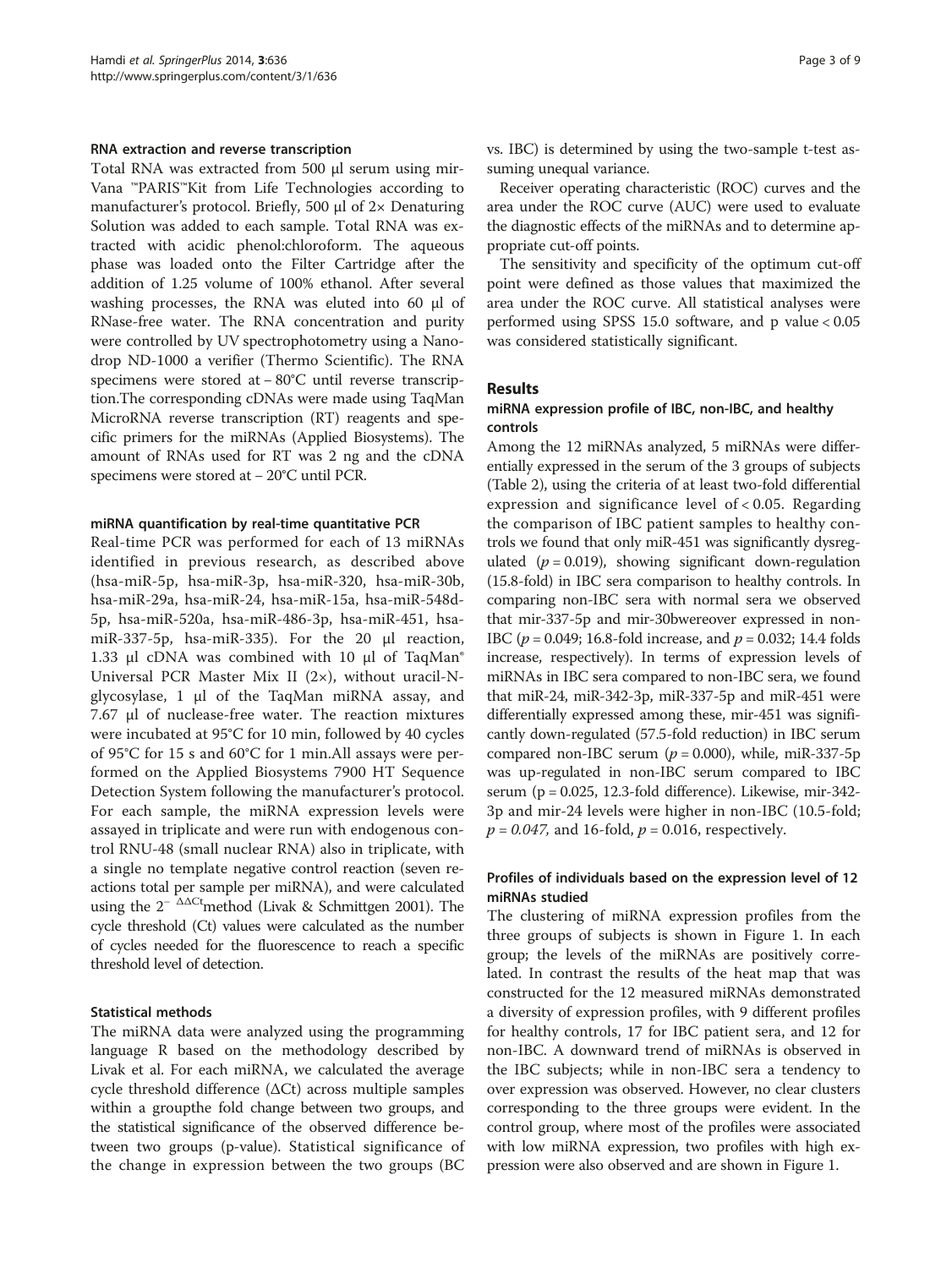Hamdi et

| miRNAs         | <b>IBC</b> serum<br>Mean $\pm$ SD log2<br>(fold change value) | Non-IBC serum<br>Mean $\pm$ SD log2<br>(fold change value) | P value   | Healthy serum<br>Mean $\pm$ SD log2<br>(fold change value) | <b>IBC</b> serum<br>Mean $\pm$ SD log2<br>(fold change value) | P value   | Healthy serum<br>Mean $\pm$ SD log2<br>(fold change value) | Non-IBC serum<br>Mean $\pm$ SD log2<br>(fold change value) | P value   |
|----------------|---------------------------------------------------------------|------------------------------------------------------------|-----------|------------------------------------------------------------|---------------------------------------------------------------|-----------|------------------------------------------------------------|------------------------------------------------------------|-----------|
| has-mir-24     | $-7.4$                                                        | $-3.4$                                                     | 0.016     | $-6.1$                                                     | $-7.4$                                                        | <b>NS</b> | $-6.1$                                                     | $-3.4$                                                     | <b>NS</b> |
| has-mir-342-3p | $-5.9$                                                        | $-2.6$                                                     | 0.047     | $-5.5$                                                     | $-5.9$                                                        | <b>NS</b> | $-5.5$                                                     | $-2.6$                                                     | <b>NS</b> |
| has-mir-451    | $-11.8$                                                       | $-5.9$                                                     | 0.000     | $-7.8$                                                     | $-11.8$                                                       | 0.019     | $-7.8$                                                     | $-5.9$                                                     | <b>NS</b> |
| has-mir-30b    | $-4.8$                                                        | $-2.7$                                                     | <b>NS</b> | $-6.7$                                                     | $-4.8$                                                        | <b>NS</b> | $-6.7$                                                     | $-2.7$                                                     | 0.049     |
| has-mir-337-5p | $-3.1$                                                        | 0.5                                                        | 0.025     | $-3.4$                                                     | $-3.1$                                                        | <b>NS</b> | $-3.4$                                                     | 0.5                                                        | 0.032     |
| has-mir335     | $-4.9$                                                        | $-2.5$                                                     | <b>NS</b> | $-4.9$                                                     | $-4.9$                                                        | <b>NS</b> | $-4.9$                                                     | $-2.5$                                                     | <b>NS</b> |
| has-mir-320    | $-9.6$                                                        | $-6.3$                                                     | <b>NS</b> | $-7.2$                                                     | $-9.6$                                                        | <b>NS</b> | $-7.2$                                                     | $-6.3$                                                     | <b>NS</b> |
| has-mir-548-5d | $-0.6$                                                        | 0.0                                                        | <b>NS</b> | $-2.3$                                                     | $-0.6$                                                        | <b>NS</b> | $-2.3$                                                     | 0.0                                                        | <b>NS</b> |
| has-mir486-3p  | $-3.4$                                                        | $-1.7$                                                     | <b>NS</b> | $-4.0$                                                     | $-3.4$                                                        | <b>NS</b> | $-4.0$                                                     | $-1.7$                                                     | <b>NS</b> |
| has-mir-342-5p | $-2.6$                                                        | $-0.8$                                                     | <b>NS</b> | $-4.0$                                                     | $-2.6$                                                        | <b>NS</b> | $-4.0$                                                     | $-0.8$                                                     | <b>NS</b> |
| has-mir-15a    | $-4.2$                                                        | $-2.6$                                                     | <b>NS</b> | $-4.3$                                                     | $-4.2$                                                        | <b>NS</b> | $-4.3$                                                     | $-2.6$                                                     | <b>NS</b> |
| has-mir-29a    | $-6.6$                                                        | $-4.6$                                                     | <b>NS</b> | $-5.2$                                                     | $-6.6$                                                        | <b>NS</b> | $-5.2$                                                     | $-4.6$                                                     | <b>NS</b> |

<span id="page-3-0"></span>Table 2 Differentially expressed miRNAs obtained from comparison of subjects with IBC or non-IBC compared to healthy controls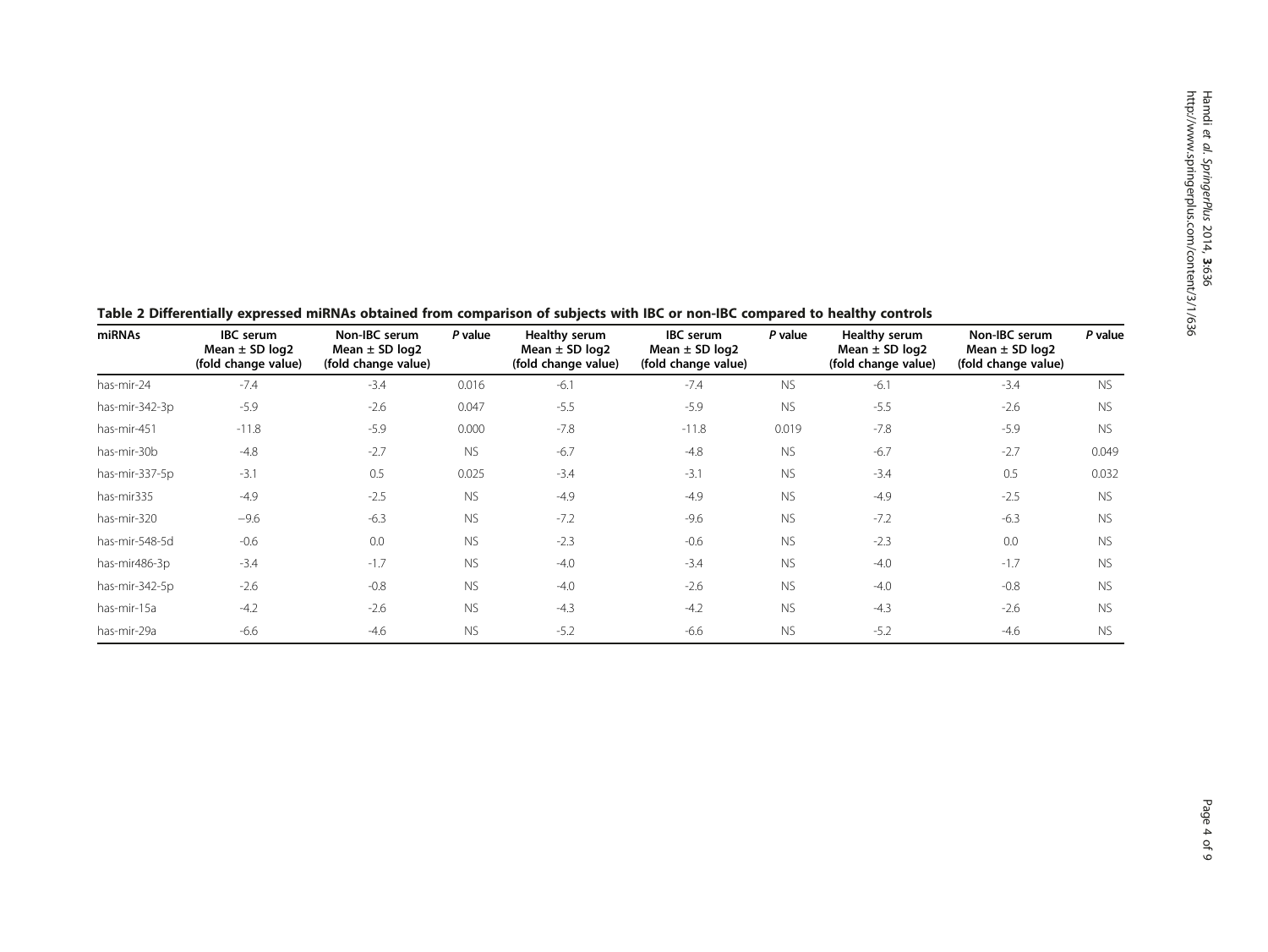<span id="page-4-0"></span>



## Evaluation of mir-30b, mir-337-5p and mir-451 in plasma as potential prognosis markers

To evaluate whether these serum miRNAs can be used as potential diagnostic markers for IBC or non-IBC, receiveroperating characteristic (ROC) curve analyses were performed.mir-30b yielded an AUC of 0.748 with 76% sensitivity and 66% specificity in discriminating non-IBC from a cut-off value of −16.8 (Figure [2a](#page-5-0)), while mir-337-5p yielded AUC of 0.816 with 81% sensitivity and 66% specificity in differentiating non-IBC from normal controls, from a cut-off value of −14.4 (Figure [2](#page-5-0)c). Likewise, mir-451 yielded an AUC of 0.783 with 81% sensitivity and 80.0% specificity in discriminating the IBC subtype from a cutoff value of −57.5 (Figure [2b](#page-5-0)).

#### **Discussion**

Tumor tissue miRNAs have been demonstrated to be associated with the pathogenesis of breast cancer and proposed to be used as biomarkers for diagnosis and prognosis (Lowery et al. [2008](#page-7-0)); (Iorio et al. [2005](#page-7-0)); (Blenkiron et al. [2007\)](#page-7-0). (Giglio et al. [2013](#page-7-0)). At least 24 candidate oncogenes with gains at the DNA level, discovered with comparative genomic hybridization (CGH) studies, have been reported for IBC in contrast to non-IBC breast tumors. Gene expression studies also support genetic heterogeneity for IBC (Bekhouche et al. [2011\)](#page-7-0).

Although notable progress has been made in the last decade in the study of IBC, early detection is one of the major challenges (Lehman et al. [2012\)](#page-7-0). Within this context,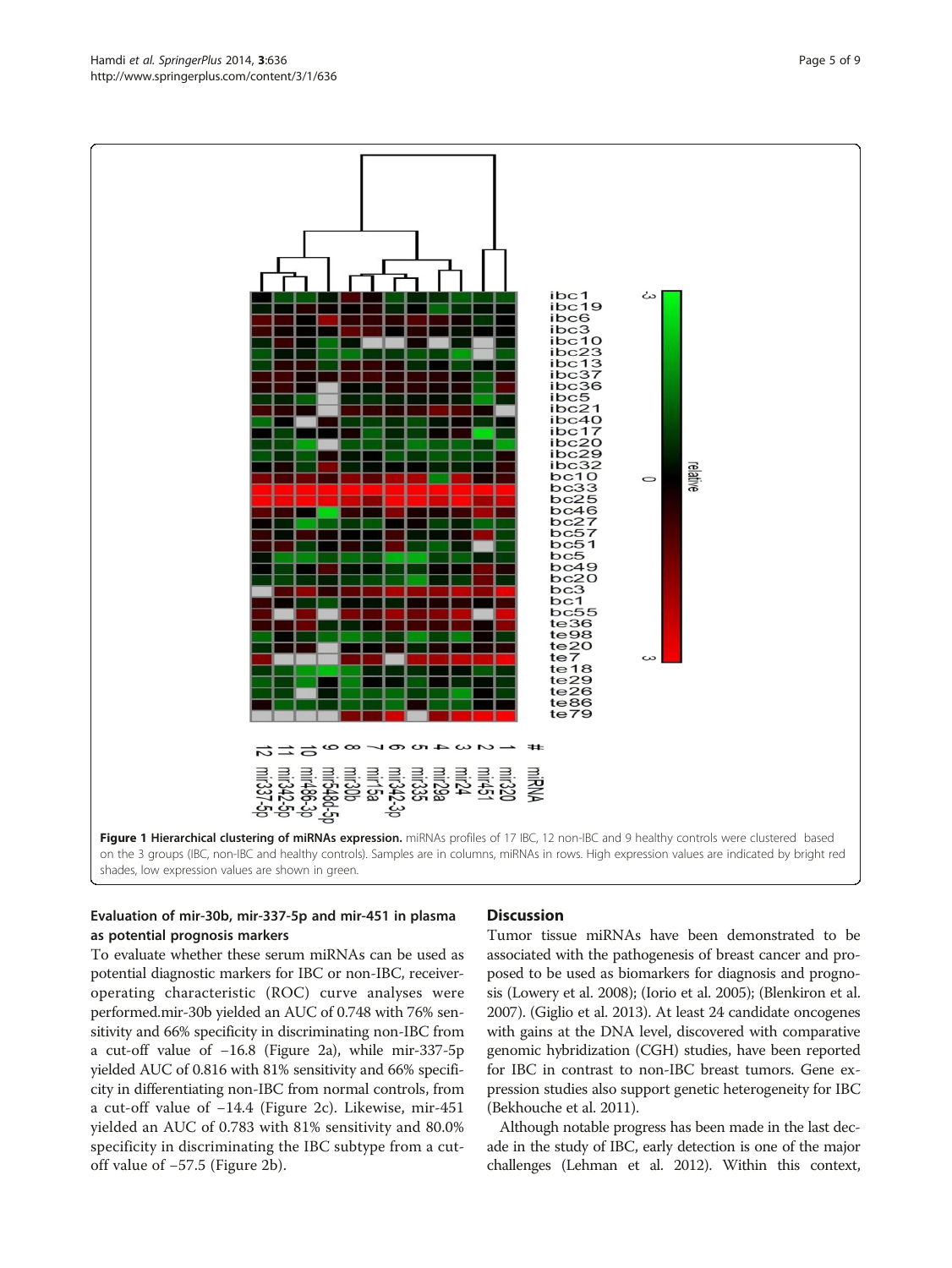IBC serum by curve ROC. Fig 2(c): Evaluation of mir-337-5p expression in non-IBC serum by ROC curve.

<span id="page-5-0"></span>

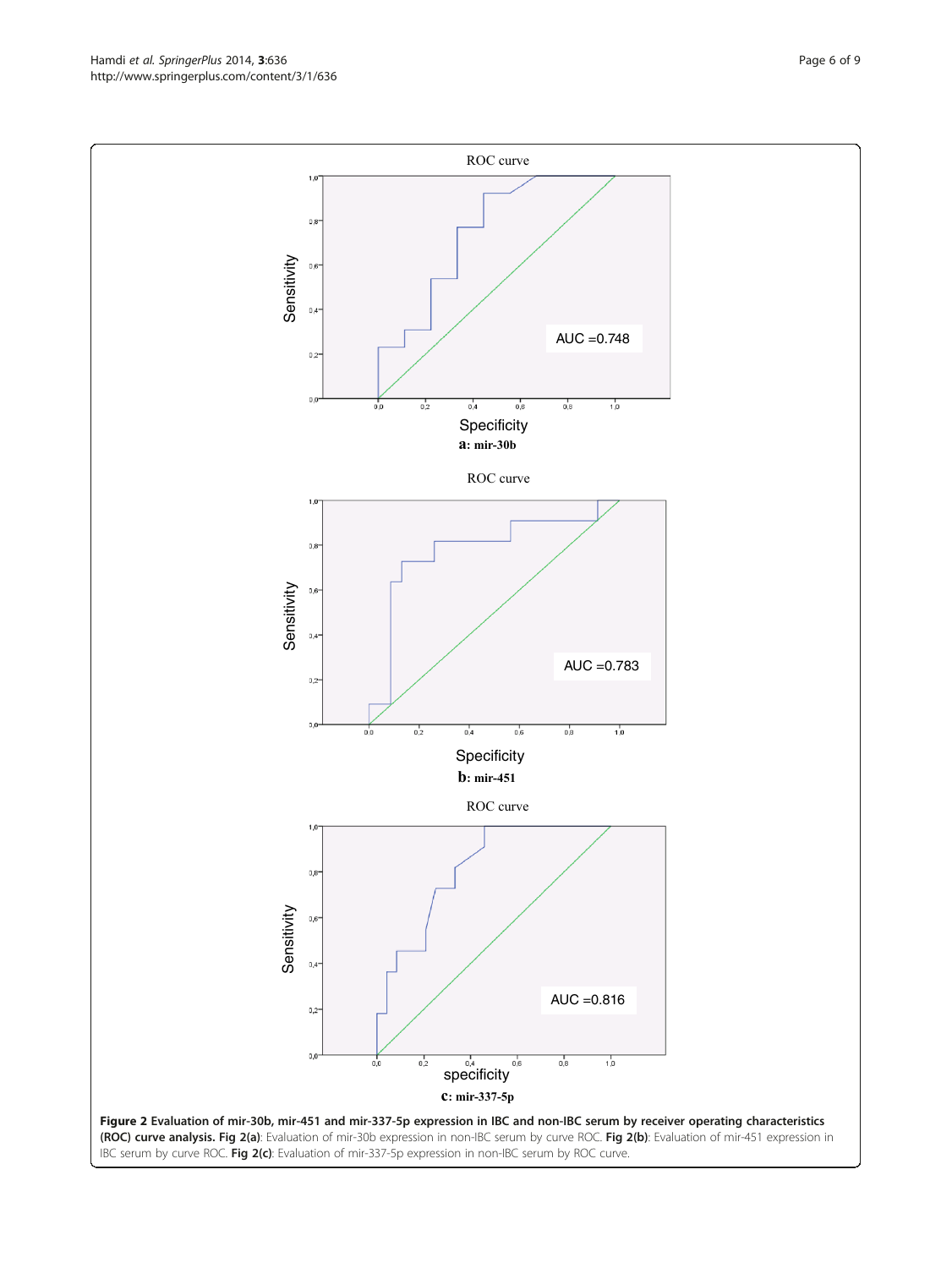microRNAs (miRNAs), which are non-coding, singlestranded small RNAs, offer a promising new avenue of research since they are responsible for regulating gene expression on the post-transcriptional level. They accomplish this regulation through binding, due to partial or total sequence homology to target mRNAs, thus inhibiting the translation of protein from these mRNAs or by promoting their degradation (Wu et al. [2009\)](#page-8-0). Through this process, miRNAs are involved in the regulation differentiation, metabolism, proliferation and apoptosis (Chen et al. [2012\)](#page-7-0). It has been observed that dysregulated miRNA expression resulted in a wide array of pathological events, including cancer, indicating that miRNAs may become valuable molecular markers for detection and prognosis of tumors. Compared to protein-based biomarkers, miRNA offers several advantages: the complexity of miRNA is much lower than that of proteins; the sequences of many miRNAs are conserved across species; the expression of some miRNAs are restricted to specific tissues or biological stages ; and the levels of miRNAs can also be easily measured by various commonly used laboratory methods (Friedman et al. [2012\)](#page-7-0).

More recently, Mitchell et al., reported that miRNAs existed in serum/plasma, and were originated from cancer tissue (Mitchell et al. [2008\)](#page-7-0). The extreme stability of circulating miRNAs appeared due to their resistance to RNase digestion and to their protection from degradation through inclusion in various protein complexes or membranous particles such as exosomes or microvesicles. The miRNAs are particularly resistant to harsh conditions such as extended storage and multiple freezethaw cycles which holds great promise for the use of miRNAs as distinctive, non-invasive cancer biomarkers (Ng et al. [2013](#page-7-0));(Blondal et al. [2012](#page-7-0)).

Since the discovery of circulating miRNAs, numerous studies on miRNA and cancer have been published (Volinia et al. [2006\)](#page-8-0). Focusing on breast cancer, a pilot study performed by Roth C et al. provided the first evidence that tumor-associated circulating microRNAs are elevated in the blood of breast cancer patients and associated with tumor progression (Roth et al. [2010](#page-8-0)).

Moreover, Heneghan et al. found that expression of miR-195 was significantly elevated in breast cancer patients compared to healthy controls (Heneghan et al. [2010\)](#page-7-0).

The role of serum miRNA in breast cancer has not been thoroughly studied. Our work is based on the hypothesis that circulating miRNAs in serum can potentially serve as novel, minimally invasive biomarkers for early detection of inflammatory and non-inflammatory breast cancer. In the present study, we investigated the potential of 12 circulating miRNAs, selected from previous studies, by analyzing serum profiles of IBC, non-IBC and matched healthy controls. The clustering of miRNA expression profiles that we observed identified four groups of miRNAs that sufficiently discriminated the three groups of patient sera in a blinded fashion.

Moreover, normal sera profiles are rather related to low levels of miRNAs which is in agreement with the fact that most of the miRNAs studied could be considered oncogenes (Du et al. [2013\)](#page-7-0) (Li et al. [2010\)](#page-7-0). However two profiles with high miRNA expression and close to some non-IBC patient sera, are observed in controls leading to a doubt on their normality. In other words such profiles could be associated to the first steps of the disease. Since no clear clusters corresponding to the three serum groups have been carried out, this hypothesis needs more investigation to be confirmed.

Moreover, our results have shown that taken individually some serological mRNA could be pertinent markers of breast cancer. Indeed, we observed that, from the 12 miR-NAs studied, five miRNAs (mir-24, mir-342-3p, mir-30b, mir-337-5p and mir-451) were significantly dysregulated in the serum of the 3 groups studied, among which four discriminated between IBC and non-IBC patient sera.

Although serum samples are easily acquired in a relatively noninvasive manner, and isolated miRNAs are readily detected by qRT-PCR, a widely used clinical and laboratory technique, it should be mentioned that miRNA profiles in serum are not necessarily representative of their expression in the tumor. Hence, our results revealing only four discriminative miRNAs between IBC and non-IBC sera are discordant with a previous study on breast tumors that observed 3 times as many discriminative miRNAs. Indeed, since miRNA presence is often observed in healthy subject sera, it is obvious that it may be a consequence of normal physiology. In breast cancer patient serum, this serological expression may be viewed as a cause or a consequence of the oncogenic process. Therefore, if it can be shown prospectively that the levels are over- or underexpressed prior to cancer diagnosis, the determination of the serum miRNA profiles in breast cancer patients may be quite meaningful. In our study, mir-342-3p and mir-24were significantly up-regulated in non-IBC as compared with IBC. This result is in agreement with a previous report on IBC and non-IBC miRNAs expression in tumors, while our results differed in showing a significant upregulation of miR-337-5p in IBC (Iorio et al. [2005\)](#page-7-0). This up-regulation phenomenon may also be the case for miR-30; moreover the miR-30 family is able to suppress apoptosis (Li et al. [2011\)](#page-7-0) and is up-regulated in non-IBC tumors in comparison with IBC (Iorio et al. [2005\)](#page-7-0)/ (Blenkiron et al. [2007\)](#page-7-0). Finally, we also observed that mir-451 was significantly down-regulated in IBC serum as compared with non-IBC and with healthy controls, with adequate specificity and sensibility to serve as a marker for IBC. The lower expression level of mir-451 observed in serum of IBC comparatively to normal sera could be either the consequence of the tumor development or the cause of the disease through more general mechanisms leading to the oncogenic process in IBC. In the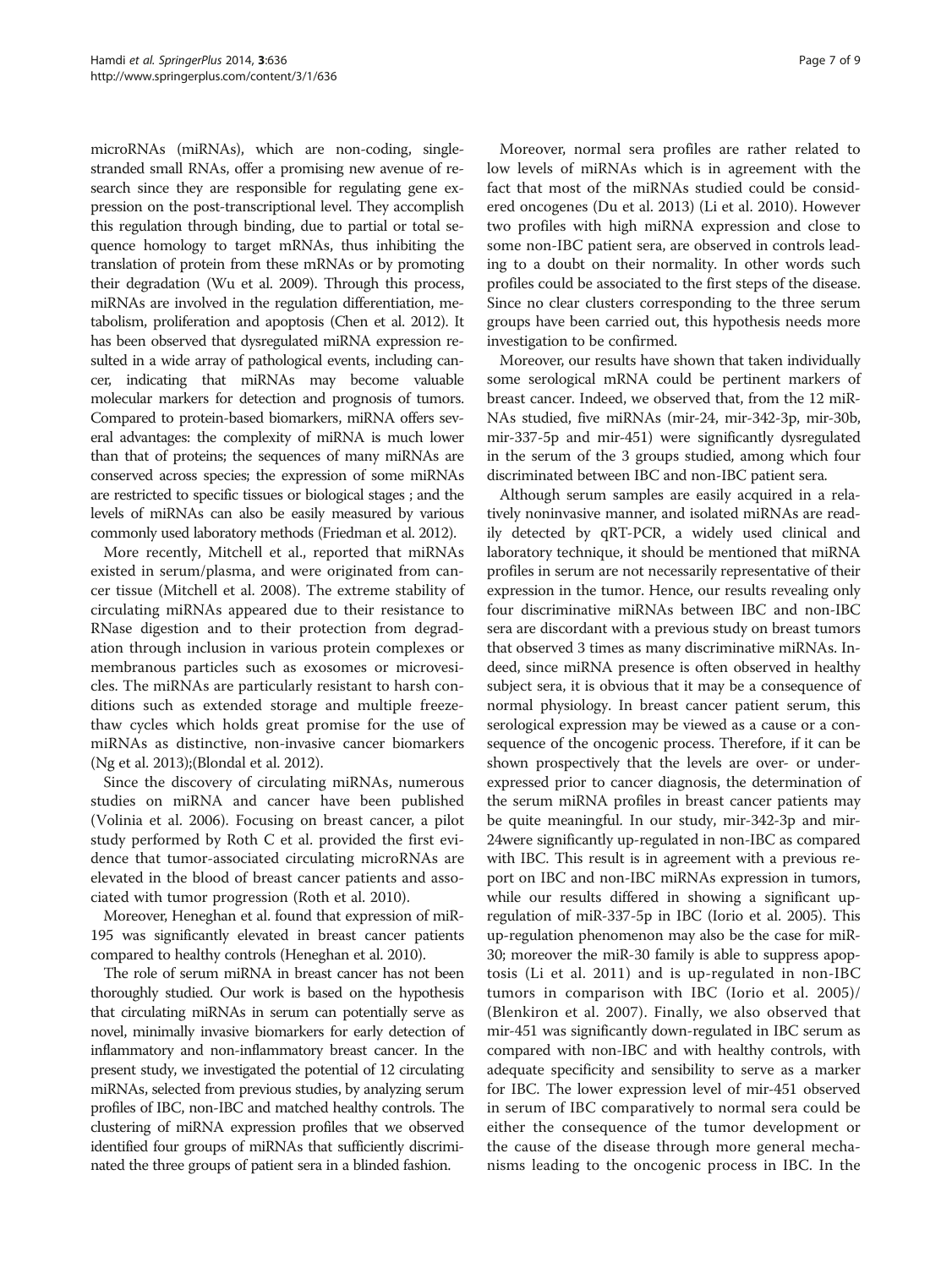<span id="page-7-0"></span>last case, mir-451 low expression could be used as an early diagnosis marker of IBC. Our results are in agreement with previous studies showing mir-451 as a tumor suppressor (Li et al. 2013).

In conclusion, if validated in future, larger studies, mir-451 could be considered as a serological marker for IBC, and mir-337-5p and mir-30 for non-IBC, with clear utility in early diagnosis and/or disease prognosis studies. Therefore the continued study of these miRNA dysregulation pathways may lead to breast cancer prevention strategies.

#### Competing interests

The authors declare that they have no competing interests.

#### Authors' contributions

KH: conducting experiments, writing the article and collecting biological samples. RM: participated in the review of the article and contribution in writing of the introduction section. NS: carried out the statistical test (SPSS and ROC curves). OB: she gave us part of biological samples. BN: reviewing the article. FBA: recruiting of patients,clinical record. ABAE: interpretation of the results and writing part of the discussion. All authors read and approved the final manuscript.

#### Authors' information

Jan Blancato and R Marrakchi are senior authors.

#### Acknowledgements

This work was supported in part by a travel grant from the American Association for the Advancement of Science (AAAS) (grant No S-LMA QM-09-GR-055 P.Is JB and AB)and through development funds from the Lombardi Comprehensive Cancer Center.

#### Author details

<sup>1</sup> Laboratory of Genetics, Immunology and Human Pathology, Faculty of Sciences, University of Tunis El Manar, El Mannar I, Tunis 2092, Tunisia. 2 Lombardi Comprehensive Cancer Center, Georgetown University Medical Center, Washington DC 20007, USA. <sup>3</sup>Department of Medical Oncology, Hannibal International Clinic, Les Berges du Lac 2, Tunis, Tunisia.

#### Received: 9 September 2014 Accepted: 15 September 2014 Published: 28 October 2014

#### References

- Auwera VR, Limame R, Van Dam P, Vermeulen PB, Dirix LY, Van Laere SJ (2010) Integrated miRNA and mRNA expression profiling of the inflammatory breast cancer subtype. Br J Cancer 103:532–541
- Bekhouche I, Finetti P, Adelaı¨de J, Ferrari A, Tarpin C, Charafe-Jauffret E, Charpin C, Houvenaeghe G, Jacquemier J, Bidaut G, Birnbaum D, Viens P, Chaffanet M, Bertucci F (2011) High-resolution comparative genomic hybridization of inflammatory breast cancer and identification of candidate genes. PLoS ONE 6(2):e16950
- Belkacémi Y, Boussen H, Hamdi-Cherif M, Benider A, Erivan H, Marti H, Boozed K, Bensalem A, Fettouki S, Ben Abdallah M, Abid I, Gligorov J (2010) Young women breast cancer epidemiology in North Africa. 32es Journées de la SFSPM, Strasbourg, pp 56–67
- Ben Hamida A, Labidi I, Mrad K, Charafe-Jauffret E, Ben Arab S, Esterni B, Xerri L, Viens P, Bertucci F, Birnbaum D, Jacquemier J (2008) Markers of subtypes in inflammatory breast cancer studied by immunohistochemistry: Prominent expression of P-cadherin. BMC Cancer 8:28
- Bertucci F, Finetti P, Rougemont J, Charafe-Jauffret E, Nasser V, Loriod B, Camerlo J, Tagett R, Tarpin C, Houvenaeghel G, Nguyen C, Maraninchi D, Jacquemier J, Houlgatte R, Birnbaum D, Viens P (2004) Gene expression profiling for molecular characterization of inflammatory breast cancer and prediction of response to chemotherapy. Cancer Res 64(23):8558–8565
- Bertucci F, Finetti P, Rougemont J, Charafe-Jauffret E, Cervera N, Tarpin C, Nguyen C, Xerri L, Houlgatte R, Jacquemier J, Viens P, Birnbaum D (2005) Gene expression profiling identifies molecular subtypes of inflammatory breast cancer. Cancer Res 65(6):2170–2178
- Blenkiron C, Goldstein LD, Thorne NP, Spiteri I, Chin SF, Dunning MJ, Barbosa-Morais NL, Teschendorff AE, Green AR, Ellis IO, Tavare S, Caldas C, Miska EA (2007) MicroRNA expression profiling of human breast cancer identifies new markers of tumor subtype. Genome Biol 8:R214
- Blondal T, Nielsen S, Baker A, Andreasen D, Mouritzen P, Teilum M, Dahlsveen I (2012) Assessing sample and miRNA profile quality in serum and plasma or other biofluids. Methods 59(2013):S1–S6
- Boussen H, Bouzaiene H, Ben Hassouna J, Dhiab T, Khomsi F, Benna F, Gamoudi A, Mourali N, Hechiche M, Rahal K, Levine PH (2010) Inflammatory breast cancer in Tunisia, epidemiological and clinical trends. Cancer 116(11 suppl):2730–2735
- Chen W, Cai F, Zhang B, Barekati Z, Zhong XY (2012) The level of circulating miRNA-10b and miRNA-373 in detecting lymph node metastasis of breast cancer: potential biomarkers. Tumor Biol 34(1):455–462
- Du WW, Fang L, Li M, Yang X, Liang Y, Peng C, Qian W, O'Malley YQ, Askeland RW, Sugg SL, Qian J, Lin J, Jiang Z, Yee AJ, Sefton M, Deng Z, Shan SW, Wang CH, Yang BB (2013) MicroRNA miR-24 enhances tumor invasion and metastasis by targeting PTPN9 and PTPRF to promote EGF signaling. J Cell Sci 126(Pt 6):1440–1453
- Friedman E, Shang S, De Miera E, Fog J, Teilum M, Ma M, Berman R, Shapiro R, Pavlick A, Hernando E, Baker A, Shao Y, Osman I (2012) Serum microRNAs as biomarkers for recurrence in melanoma. J Transl Med 10:155
- Giglio S, Cirombella R, Amodeo R, Portaro L, Lavra L, Vecchione A (2013) MicroRNA miR-24 promotes cell proliferation by targeting the CDKs inhibitors p27(Kip1) and p16(INK4a.). J Cell Physiol 228(10):2015–2023
- Heneghan HM, Miller N, Kerin MJ (2010) Circulating miRNA signatures: promising prognostic tools for cancer. J Clin Oncol 28(29):e573–e574
- Iorio MV, Ferracin M, Liu CG, Veronese A, Spizzo R, Sabbioni S, Magri E, Pedriali M, Fabbri M, Campiglio M, Ménard S, Palazzo JP, Rosenberg A, Musiani P, Volinia S, Nenci I, Calin GA, Querzoli P, Negrini M, Croce CM (2005) MicroRNA gene expression deregulation in human breast cancer. Cancer Res 65:7065–7070
- Laere SV, Van der Auwera I, Van den Eynden GG, Fox SB, Bianchi F, Harris AL, Van Dam P, Van Marck EA, Vermeulen PB, Dirix LY (2005) Distinct molecular signature of inflammatory breast cancer by cDNA microarray analysis. Breast Cancer Res Treat 93:237–246
- Lehman HL, Van Laere SJ, Van Golen CM, Vermeulen PB, Dirix LY, Van Golen KL (2012) Regulation of inflammatory breast cancer cell invasion through Akt1/PKBα phosphorylation of RhoC GTPase. Mol Cancer Res 10:1306–1318
- Li J, Donath S, Li Y, Qin D, Prabhakar BS, Li P (2010) miR-30 regulates mitochondrial fission through targeting p53 and the dynamin-related protein-1 pathway. PLoS Genet 6:1000795
- Li X, Sanda T, Look AT, Novina CD, Von Boehmer H (2011) Repression of tumor suppressor miR-451 is essential for NOTCH1-induced oncogenesis in T-ALL. J Exp Med 208(4):663–675
- Li HY, Zhang Y, Cai JH, Bian HL (2013) MicroRNA-451 inhibits growth of human colorectal carcinoma cells via down-regulation of Pi3k/Akt pathway. Asian Pac J Cancer Prev 14(6):3631–3634
- Livak KJ, Schmittgen TD (2001) Analysis of relative gene expression data using real-time quantitative PCR and the 2(−delta delta C(T)) method. Methods 25(4):402–408
- Lowery AJ, Miller N, McNeil RE, Kerin MJ (2008) MicroRNAs as prognostic indicators and therapeutic targets: potential effect on breast cancer management. Clin Cancer Res 14:360–365
- Marrakchi R, Khadimallah I, Ouerhani S, Gamoudi A, Khomsi F, Bouzaine H, Benamor M, Bougatef K, Mnif S, Zitoun R, Benna F, Boussen H, Rahal K, Benammar Elgaaied A (2009) Expression of WISP3 and RhoC genes at mRNA and protein levels in inflammatory and noninflammatory breast cancer in Tunisian patients. Cancer Investigation 28(4):399–407
- Mitchell PS, Parkin RK, Kroh EM, Fritz BR, Wyman SK, Pogosova-Agadjanyan EL, Peterson A, Noteboom J, O'Briant KC, Allen A, Lin DW, Urban N, Drescher CW, Knudsen BS, Stirewalt DL, Gentleman R, Vessella RL, Nelson PS, Martin DB, Tewari M (2008) Circulating microRNAs as stable blood-based markers for cancer detection. Proc Natl Acad Sci 105:10513–10518
- Ng EKO, Li R, Shin VY, Jin HC, Leung CPH, Ma ESK, Pang R, Chua D, Chu KM, La WL, Law SYK, Poon RTP, Kwong A (2013) Circulating microRNAs as specific biomarkers for breast cancer detection. PLoS One 8(1):e53141